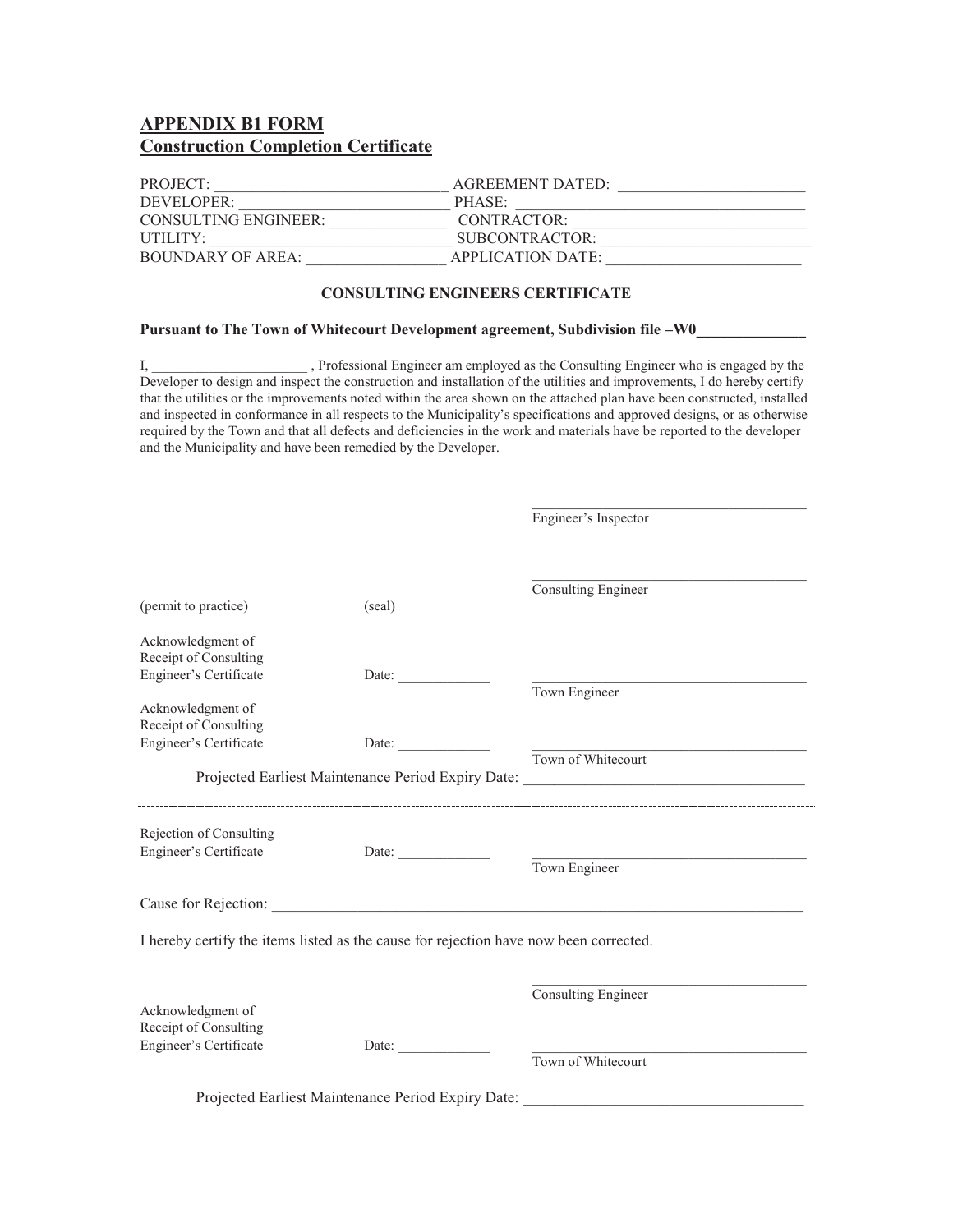

*Appendix B-1 (i)*

# *Town of Whitecourt*

# *CONSTRUCTION COMPLETION CERTIFICATE (CCC) CHECKLIST*

|        |                                                                                                          |         | Date: the contract of the contract of the contract of the contract of the contract of the contract of the contract of the contract of the contract of the contract of the contract of the contract of the contract of the cont |
|--------|----------------------------------------------------------------------------------------------------------|---------|--------------------------------------------------------------------------------------------------------------------------------------------------------------------------------------------------------------------------------|
|        |                                                                                                          |         |                                                                                                                                                                                                                                |
| $\Box$ | As Built Record Drawings - three<br>$(3)$ sets                                                           | ப       | Copy of all Alberta Environment<br>Approvals including any submitted                                                                                                                                                           |
|        | $\square$ Construction Completion<br>Certificate $-$ three (3) copies                                    |         | documentation, including but not<br>limited to:                                                                                                                                                                                |
| □      | Digital PDF & AutoCAD Files of<br><b>Record Drawings</b>                                                 | $\circ$ | Written notification for extension<br>to a waterworks, wastewater, or                                                                                                                                                          |
| Ц      | Inspection Report including<br>detailed deficiency list, if any, and<br>agreed to correction commitments | $\circ$ | storm drainage system (see<br>requirements on Appendix B-1 (ii).<br>Authorization for an amendment                                                                                                                             |
| □      | Concrete test results for sidewalks,<br>curbs, and gutters                                               |         | to Town of Whitecourt water,<br>wastewater, and storm drainage                                                                                                                                                                 |
| $\Box$ | Compaction test results for<br>trenches, sub-grade, construction,                                        | $\Box$  | permit.<br>Copy of any other applicable                                                                                                                                                                                        |
|        | granular sub-base and granular<br>base course                                                            |         | Provincial or Federal approval<br>including any submitted                                                                                                                                                                      |
| ⊔      | Asphalt core test results for depth<br>and density                                                       |         | documentation (i.e. Alberta<br>Transportation, Water Act, Public                                                                                                                                                               |
| □      | Colour CCTV inspection for all<br>sanitary mains, storm sewer mains,<br>and catch basin leads            |         | Lands, Historical Resources Act,<br>Fisheries and Oceans, etc.)                                                                                                                                                                |
| ப      | Hydrostatic pressure test results<br>for all water mains                                                 |         |                                                                                                                                                                                                                                |
| ΙI     | Bacteriological test results for all<br>water mains                                                      |         |                                                                                                                                                                                                                                |
| $\Box$ | <b>Hydrant flow tests</b>                                                                                |         |                                                                                                                                                                                                                                |
| ⊔      | Sanitary low pressure system test<br>results                                                             |         |                                                                                                                                                                                                                                |
| $\Box$ | Copy of all crossing agreement<br>with any oil/gas or other shallow<br>utility companies                 |         |                                                                                                                                                                                                                                |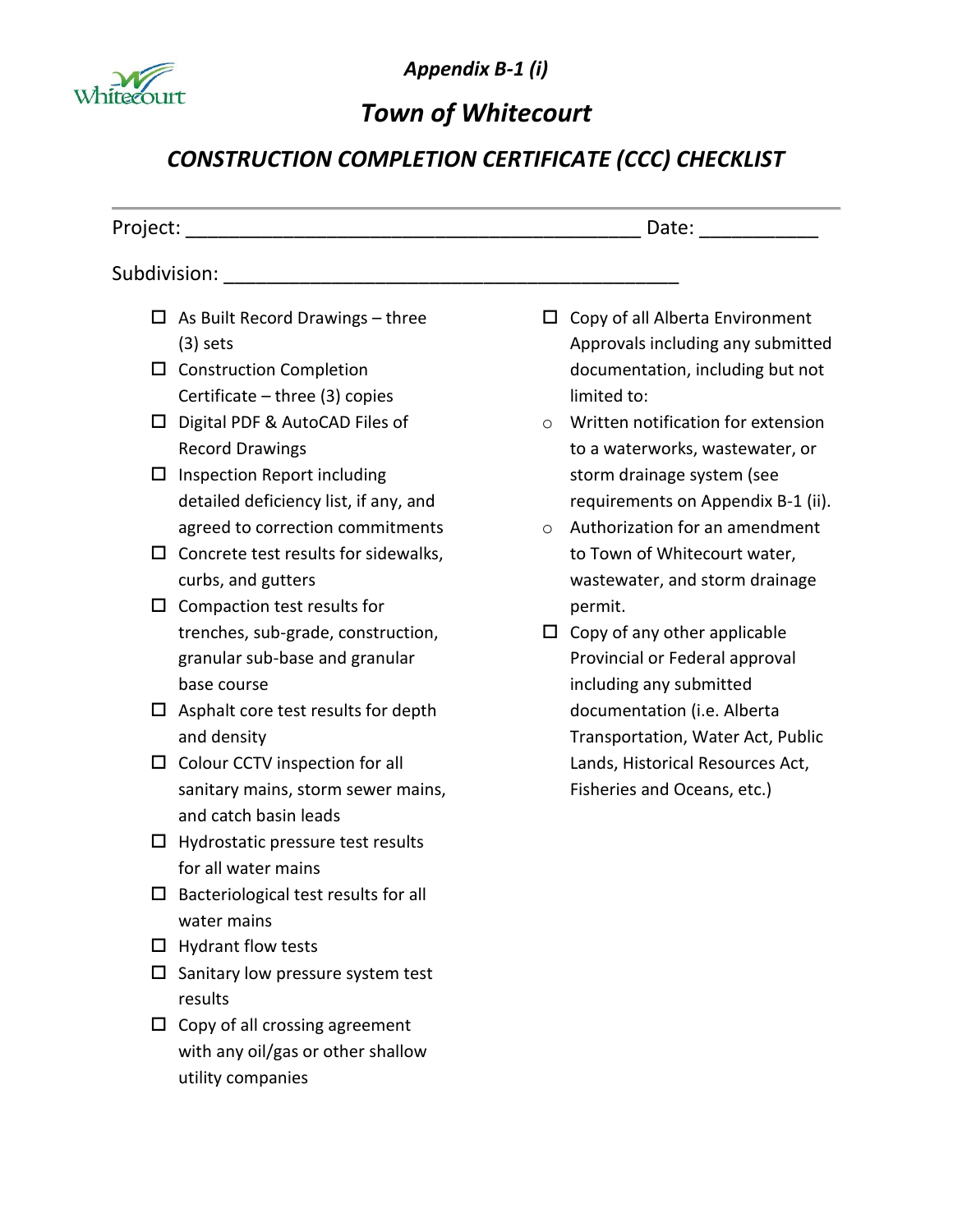

*Appendix B-1 (i)*

# *Town of Whitecourt*

# *CONSTRUCTION COMPLETION CERTIFICATE (CCC) CHECKLIST*

# *Asphalt*

- $\Box$  No Segregation, rutting, bleeding, cracking, etc.
- $\square$  Transition to existing
- $\square$  Transition at gutter
- $\square$  No ponding
- $\square$  Gutter lines at intersection
- $\square$  Line painting

### *Concrete/Signage*

- $\square$  No segregation, cracking, spalling, etc.
- $\square$  Sidewalk
- □ Curb & Gutter
- $\square$  Swales
- $\square$  Commercial/Lane Crossings
- $\square$  Signage & Traffic Signals
- $\square$  Street lights

### *Catch Basins/Manholes*

- $\square$  Grouting around pipes, rings, and rim
- $\Box$  Clean of debris
- $\square$  Pipes/Connections in good order
- $\square$  Elevation at grade
- $\square$  Location per design
- $\Box$  Rim Elevations
- $\square$  Benching

#### *Fire Hydrant*

- $\Box$  Hydrant Elevation
- $\square$  Pumper connection facing towards street
- $\Box$  Valve at correct elevation and location
- $\square$  Rock guard depth
- $\square$  Location

# *Water Main Valves*

- $\square$  Elevation at grade
- $\Box$  Rock guard depth
- $\square$  Turns freely
- $\square$  Location per design

# *Curb Cock (CC)*

- $\Box$  Raised (elevation)
- $\square$  Turns freely
- $\square$  Location per design
- $\square$  Accessibility

### *Landscaping*

- $\square$  Grade/slope
- $\square$  Amenities
- $\Box$  Seed/Sod established to 2<sup>nd</sup> cut & Free of weeds
- $\square$  Trees/shrubs
- $\square$  Mulch, planting beds

TOWN APPROVAL BY: TOWN APPROVAL BY: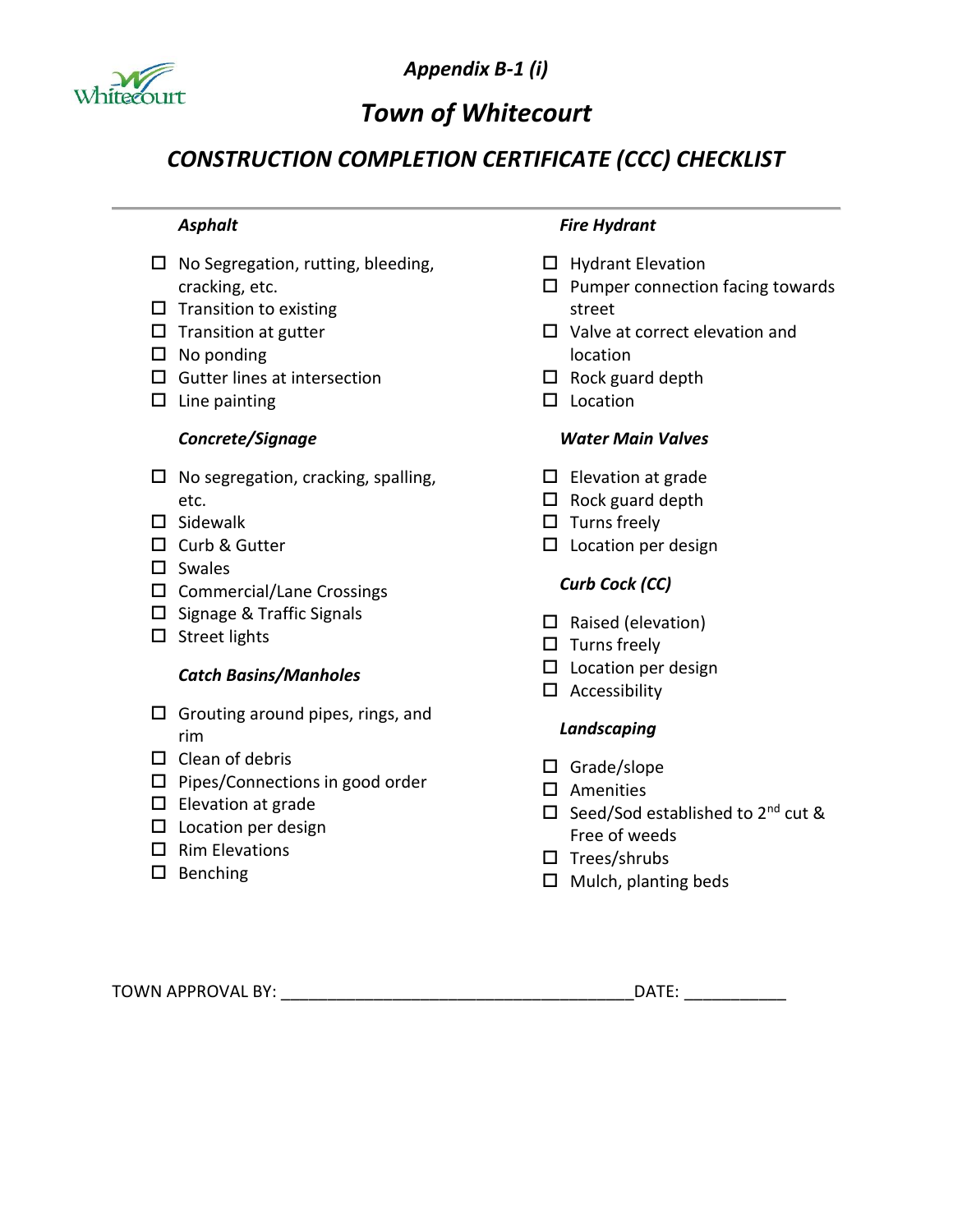

# October 2003

Approval or Registration Holders, or their authorized agents (such as developers or consultants) must provide certain information to Alberta Environment, prior to construction, as part of the written notice required when extending or replacing watermains, sanitary sewers and/or storm sewers.

**APPENDIX B-1 (ii)** 

#### **INFORMATION THAT MUST BE PROVIDED**

- The Approval or Registration number for the facility/facilities
- The location of the project (i.e. name of  $\Box$ the municipality/development, subdivision name, street, etc)
- $\Box$ The type of project (i.e. water, sanitary sewer, storm sewer, etc.)
- $\Box$ Confirmation stamped and signed by a professional engineer that the increased flows associated with the extension are within the design capacity of the existing distribution or collection system
- $\Box$  Confirmation stamped and signed by a professional engineer that the additional loading as a result of the extension is within the design capacity of the system supplying treatment
- Confirmation that all aspects of the  $\Box$ design meet Alberta Environment's **Standards and Guidelines for Municipal** Waterworks, Wastewater, and Storm **Drainage Systems**
- Any other pertinent information

The Approval or Registration Holder must also meet the specific requirements of their Approval.

The Director (at Alberta Environment) must authorize any waterworks system being extended to a new development that is not serviced by a wastewater system authorized under the Environmental Protection and Enhancement Act (EPEA).

The Director must be satisfied that the wastewater produced as a result of supplying water can be satisfactorily handled by other means.

Construction may proceed on projects where the Director or inspector has requested to review the plans and specifications.

#### IF THE DESIGN DOES NOT MEET STANDARDS

If all aspects of the design do not meet Alberta Environment's Standards and **Guidelines for Municipal Waterworks,** Wastewater, and Storm Drainage Systems, the project cannot proceed until the Director has issued written authorization.

The Approval or Registration Holder must indicate why the standards cannot be met and justify the alternative proposed design.

For projects that include new storm water ponds and/or outfall(s) to a water body or drainage course, the Approval or Registration Holder must also obtain an additional authorization or registration as required by EPEA and its associated regulations.

A separate application under the Water Act may also be required for projects involving storm water pond(s) and/or outfall(s). Check with your regional district office of Alberta Environment.

#### **RANDOM COMPLIANCE INSPECTIONS**

As part of an ongoing compliance inspection program, Alberta Environment may conduct random, unannounced inspections of construction activity.

Extensions to water distribution and wastewater collection and storm drainage systems that do not meet Alberta Environment's Standards and Guidelines for Municipal Waterworks, Wastewater, and Storm Drainage Systems may be subject to enforcement action.

For more information, contact your regional district Alberta Environment office.



For more information, please visit Alberta Environment's website at www.gov.ab.ca/env or phone (780) 427-6267 (dial 310-0000 first to connect toll-free).

#### **Alberta Environment Regional Offices**

Northern Region **Grande Prairie** Box 24, Room 1701 **Provincial Building** 10320 - 99 Street Grande Prairie AB T8V 6J4 Ph: (780) 538-5351 Fax: (780) 538-5336

Edmonton Twin Atria 111, 4999 - 98 Avenue Edmonton, AB T6B 2X3 Ph: (780) 427-5296 Fax: (780) 427-7824

**Central Region Stony Plain** 52322 Golf Course Road Stony Plain, AB T7Z 2K9 Ph: (780) 963-6131 Fax: (780) 963-4651

**Red Deer** 304, Provincial Building 4920 - 51 Street Red Deer, AB T4N 6K8 Ph: (403) 340-7052 Fax: (403) 340-5022

Southern Region Calgary 200, 3115 - 12 Street NE Calgary, AB T2E 7J2 Ph: (403) 297-6582 Fax: (403) 297-5944

Lethbridge 2<sup>nd</sup> Flr, Provincial Building 200 - 5 Avenue South Lethbridge, AB T1J 4L1 Ph: (403) 381-5296 Fax: (403) 381-5337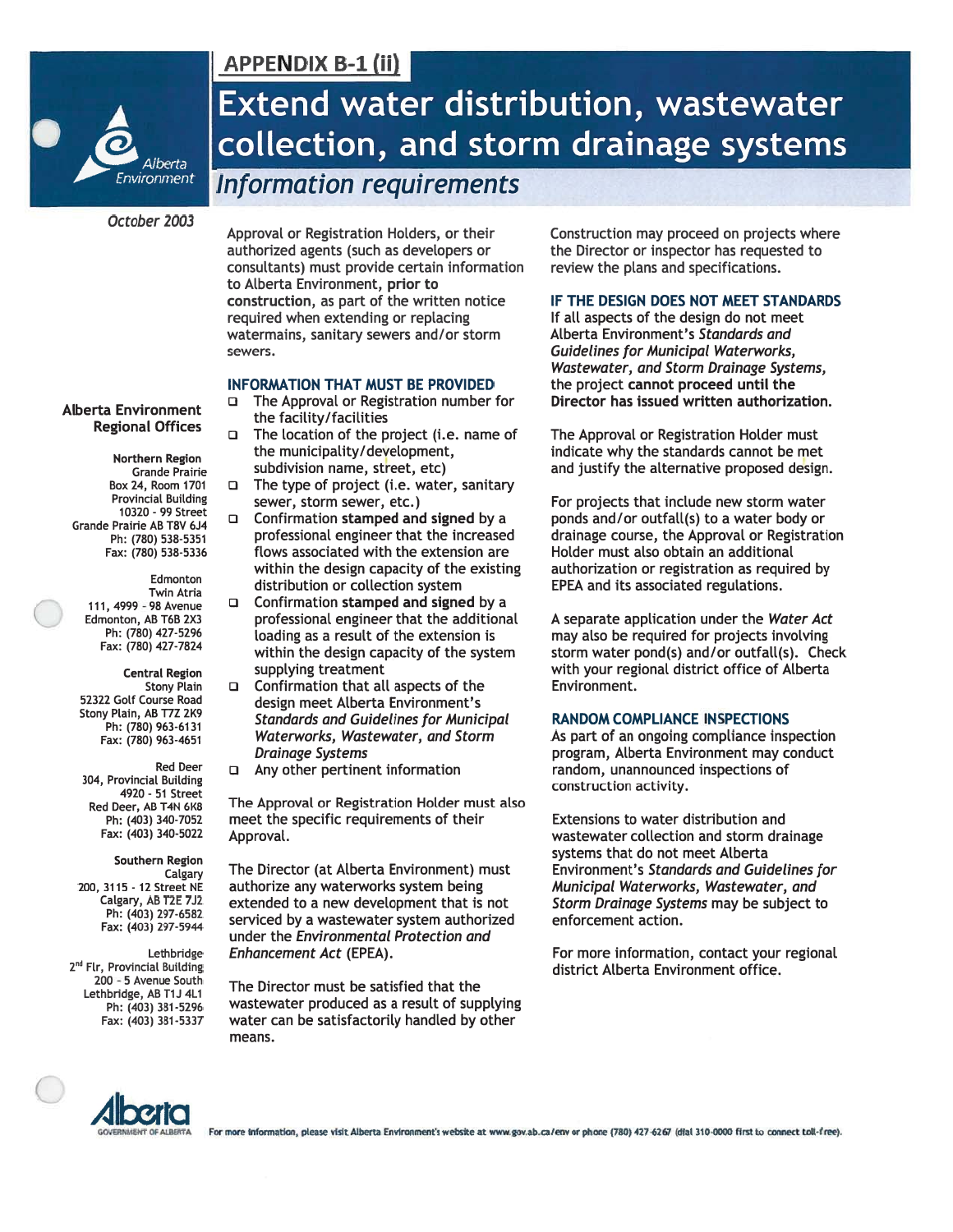# **APPENDIX B2 FORM Final Acceptance Certificate**

| PROJECT:             | <b>AGREEMENT DATED:</b> |
|----------------------|-------------------------|
| DEVELOPER:           | PHASE:                  |
| CONSULTING ENGINEER: | CONTRACTOR:             |
| <b>IMPROVEMENT</b>   | SIBCONTRACTOR:          |
| BOUNDARY OF AREA:    | APPLICATION DATE:       |

#### **CONSULTING ENGINEERS CERTIFICATE**

#### Pursuant to The Town of Whitecourt Development agreement, Subdivision file -W0\_\_\_\_\_\_\_\_\_\_

I consulting Engineer who is engaged by the firm comployed as the Consulting Engineer who is engaged by the Developer to design and inspect the construction and installation of the municipal improvements, I do hereby certify that municipal improvements noted within the area shown on the attached plan meets all the requirements for Final Acceptance as specified in the Development Agreement and Construction Standards, I hereby recommend this Municipal Improvement for Final Acceptance by The Town of Whitecourt

BBBBBBBBBBBBBBBBBBBBBBBBBBBBBBBBBBB

|                         |                                                    | Engineer's Inspector                                                                                                   |  |
|-------------------------|----------------------------------------------------|------------------------------------------------------------------------------------------------------------------------|--|
|                         |                                                    |                                                                                                                        |  |
|                         |                                                    | Consulting Engineer                                                                                                    |  |
| (Permit to practice)    | (seal)                                             |                                                                                                                        |  |
| Acknowledgment of       |                                                    |                                                                                                                        |  |
| Receipt of Consulting   |                                                    |                                                                                                                        |  |
| Engineer's Certificate  | Date:                                              | Town Of Whitecourt                                                                                                     |  |
| Acknowledgment of       |                                                    |                                                                                                                        |  |
| Receipt of Consulting   |                                                    |                                                                                                                        |  |
| Engineer's Certificate  | Date:                                              |                                                                                                                        |  |
|                         |                                                    | Town of Whitecourt                                                                                                     |  |
|                         |                                                    |                                                                                                                        |  |
| Rejection of Consulting |                                                    |                                                                                                                        |  |
| Engineer's Certificate  | Date: $\qquad \qquad$                              | <u> 1980 - Andrea Aonaich, ann an t-Aonaich an t-Aonaich an t-Aonaich an t-Aonaich an t-Aonaich an t-Aonaich an t-</u> |  |
|                         |                                                    | Town of Whitecourt                                                                                                     |  |
|                         |                                                    |                                                                                                                        |  |
|                         |                                                    | I hereby certify the items listed as the cause for rejection have now been corrected.                                  |  |
|                         |                                                    |                                                                                                                        |  |
|                         |                                                    | Consulting Engineer                                                                                                    |  |
| Acknowledgment of       |                                                    |                                                                                                                        |  |
| Receipt of Consulting   |                                                    |                                                                                                                        |  |
| Engineer's Certificate  | Date:                                              | Town of Whitecourt                                                                                                     |  |
|                         |                                                    |                                                                                                                        |  |
|                         | Projected Earliest Maintenance Period Expiry Date: |                                                                                                                        |  |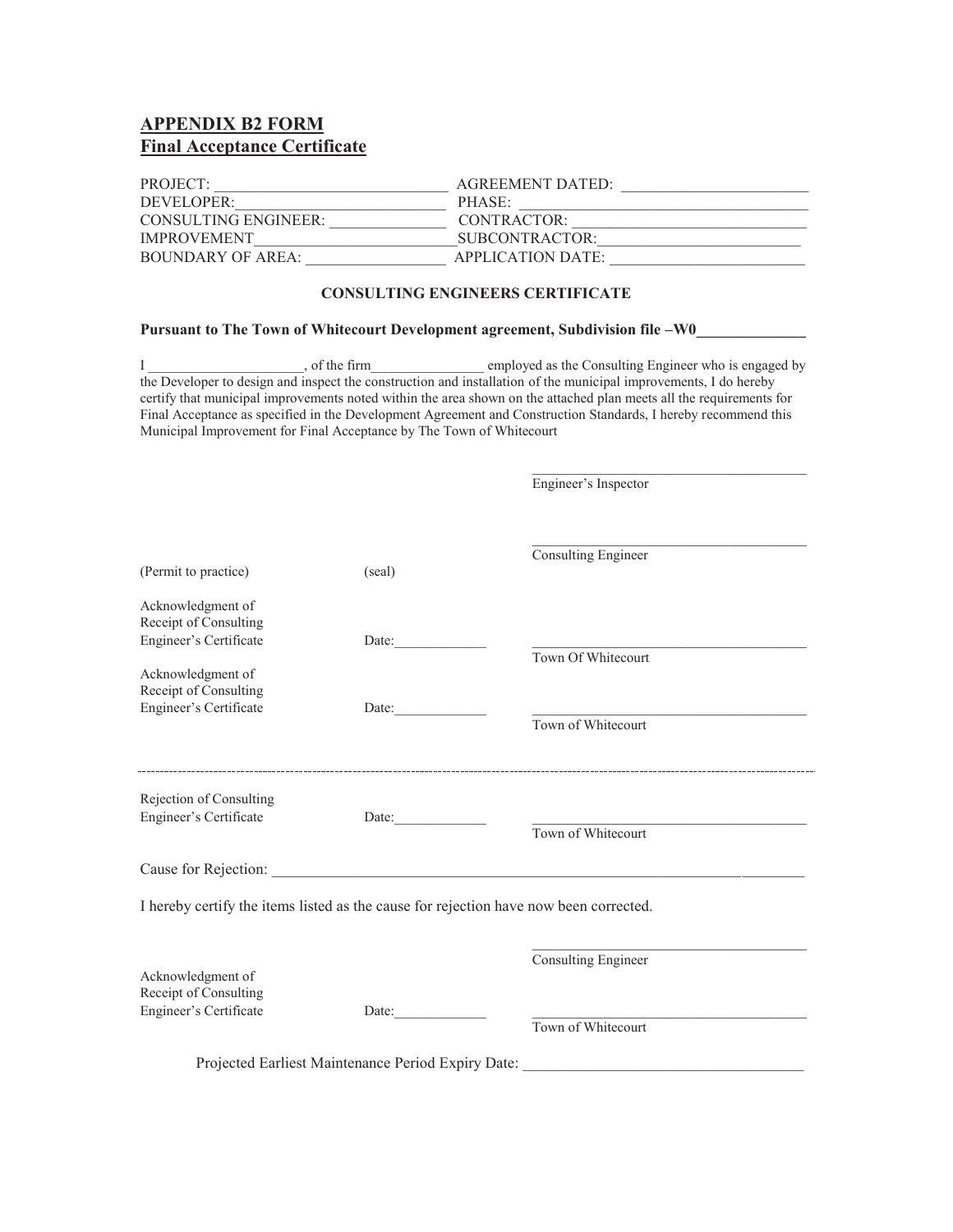| <b>Development Revision Request Form</b>                                                                                                                                                                                       |                                     |
|--------------------------------------------------------------------------------------------------------------------------------------------------------------------------------------------------------------------------------|-------------------------------------|
| To: Planning and Development Dept.                                                                                                                                                                                             |                                     |
| Town of Whitecourt                                                                                                                                                                                                             |                                     |
|                                                                                                                                                                                                                                |                                     |
|                                                                                                                                                                                                                                |                                     |
| Mailing Address: Email: Email: Email: Email: Address: Email: Analysis Address: All Analysis Address: All Analysis Address: All Analysis Address: All Analysis Address: All Analysis Address: All Analysis Address: All Analysi |                                     |
|                                                                                                                                                                                                                                |                                     |
| Date of IFC Dwgs: _________________ Subdivision WO- ______________ Dwg No: ________________________                                                                                                                            |                                     |
| Revision Complies with Town of Whitecourt Municipal Design Standards:                                                                                                                                                          |                                     |
|                                                                                                                                                                                                                                |                                     |
| NO.                                                                                                                                                                                                                            |                                     |
| B-4 Design Revision Request Form Attached                                                                                                                                                                                      |                                     |
| Proposed Design revision attached as redline marking to issued for construction drawing                                                                                                                                        |                                     |
|                                                                                                                                                                                                                                |                                     |
| no.                                                                                                                                                                                                                            |                                     |
| Revision request description and reasoning:                                                                                                                                                                                    |                                     |
|                                                                                                                                                                                                                                |                                     |
|                                                                                                                                                                                                                                |                                     |
|                                                                                                                                                                                                                                |                                     |
|                                                                                                                                                                                                                                |                                     |
|                                                                                                                                                                                                                                |                                     |
|                                                                                                                                                                                                                                |                                     |
|                                                                                                                                                                                                                                |                                     |
|                                                                                                                                                                                                                                |                                     |
|                                                                                                                                                                                                                                |                                     |
|                                                                                                                                                                                                                                |                                     |
|                                                                                                                                                                                                                                |                                     |
|                                                                                                                                                                                                                                |                                     |
|                                                                                                                                                                                                                                |                                     |
|                                                                                                                                                                                                                                |                                     |
|                                                                                                                                                                                                                                |                                     |
| Revision Request: Accepted:   Rejected:                                                                                                                                                                                        | Revision Request No. ______________ |
|                                                                                                                                                                                                                                |                                     |
|                                                                                                                                                                                                                                |                                     |
|                                                                                                                                                                                                                                |                                     |
|                                                                                                                                                                                                                                |                                     |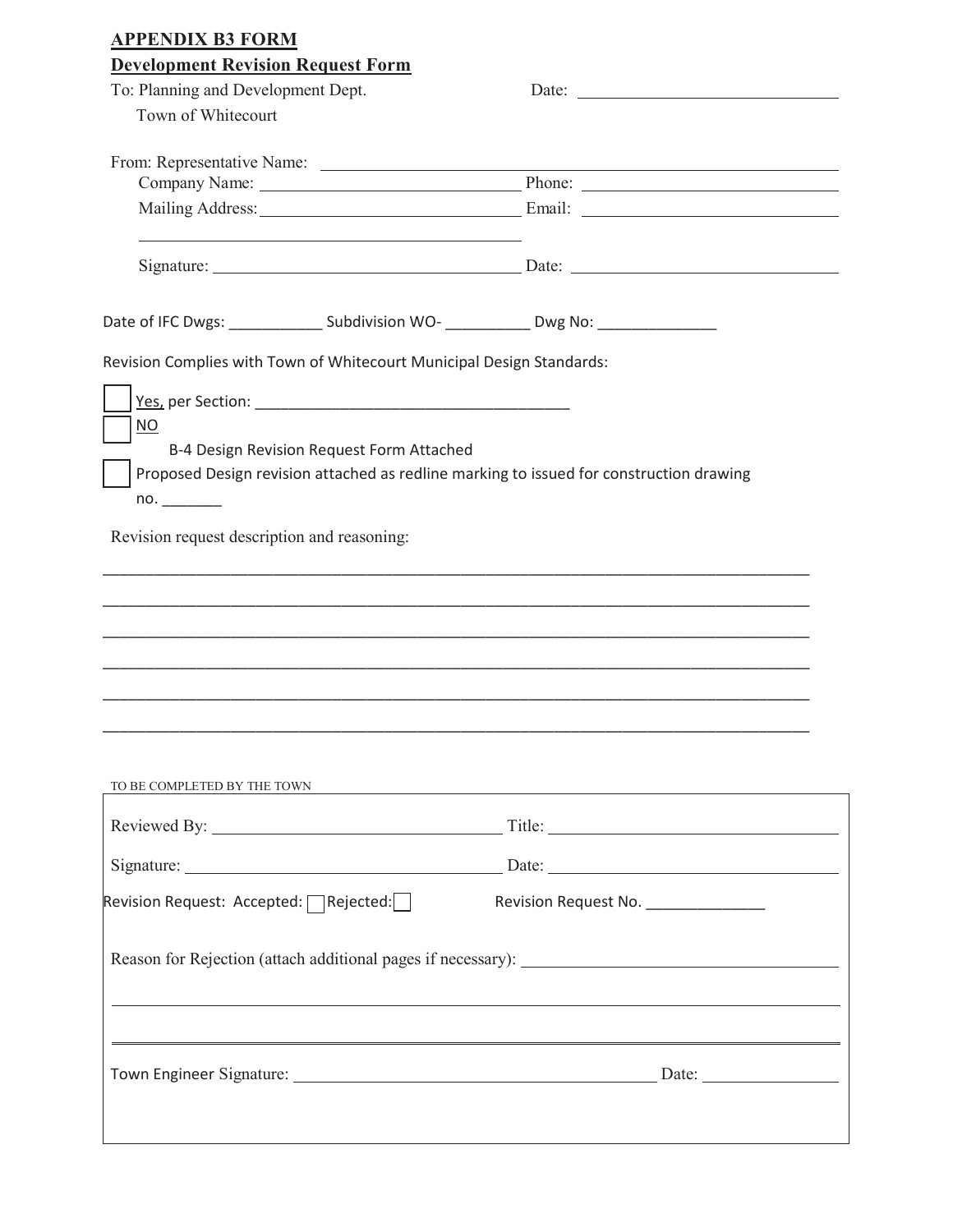#### **Revision Request Process:**

- 1) The following information must be provided with this request form:
- Town Consultant
- $\Box$  $\Box$  One (1) copy of any pertinent standard, regulation, guideline, or other information supporting the revision request.
- 2) Incomplete submissions, including any revision request with insufficient supporting documentation, will be returned to the applicant without review. The Town shall not be responsible for conducting industry research or conducting other work to support an incomplete revision request. The onus is on the applicant to provide a complete submission which fully supports the revision request.
- 3) The Town shall review the revision request and provide a response within 20 business days of receipt. Depending on the nature of the revision request, the Town's response may require additional review time; in such situations, the Town will advise the applicant of the extended review period necessary.
- 4) If the revision request is accepted, the applicant will be advised with instructions on how the change may be applied to an ongoing or pending project.
- 5) If the revision request is denied, the applicant will be advised with the Town's reasons for rejection. The applicant may elect to resubmit the revision request, provided the Town's reasons for initial rejection are fully addressed in the subsequent submission.

*For more information:*

General Inquires: Planning and Development at 780-778-2273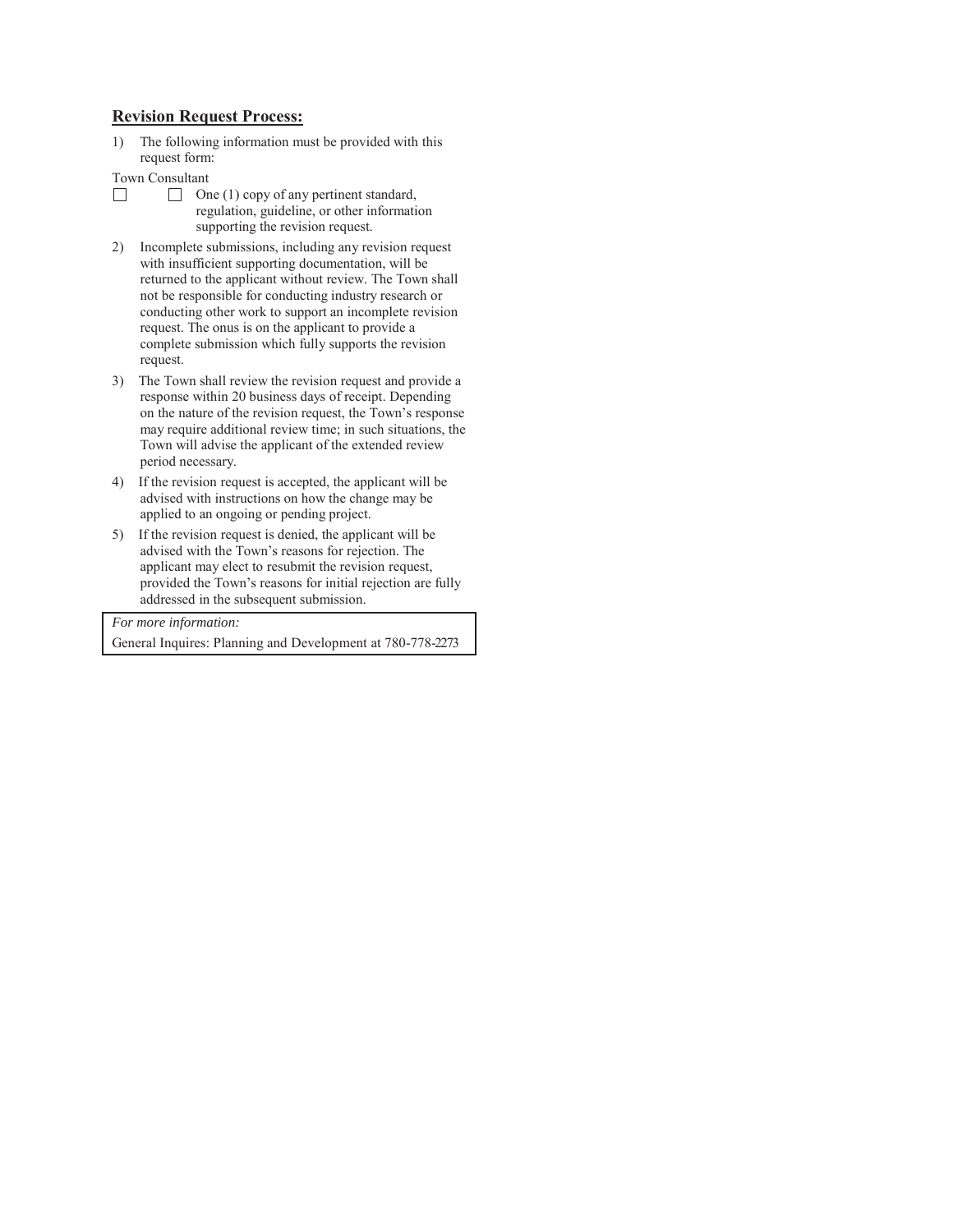| To: Planning and Development Dept.<br>Town of Whitecourt                                                                                                                                                                            |                                                                                   |  |
|-------------------------------------------------------------------------------------------------------------------------------------------------------------------------------------------------------------------------------------|-----------------------------------------------------------------------------------|--|
|                                                                                                                                                                                                                                     |                                                                                   |  |
| Company Name: <u>New York: Phone:</u> Phone: New York: New York: New York: New York: New York: New York: New York: New York: New York: New York: New York: New York: New York: New York: New York: New York: New York: New York: Ne |                                                                                   |  |
|                                                                                                                                                                                                                                     |                                                                                   |  |
| <u>Signature: Contract of Superintent Contract of Signature:</u> Contract of Signature:                                                                                                                                             |                                                                                   |  |
|                                                                                                                                                                                                                                     |                                                                                   |  |
| Municipal Design Standards Section No: ________________ Page No.: ______________                                                                                                                                                    |                                                                                   |  |
| <b>Revision Request Description:</b>                                                                                                                                                                                                |                                                                                   |  |
|                                                                                                                                                                                                                                     |                                                                                   |  |
|                                                                                                                                                                                                                                     |                                                                                   |  |
|                                                                                                                                                                                                                                     |                                                                                   |  |
|                                                                                                                                                                                                                                     |                                                                                   |  |
|                                                                                                                                                                                                                                     |                                                                                   |  |
|                                                                                                                                                                                                                                     |                                                                                   |  |
|                                                                                                                                                                                                                                     |                                                                                   |  |
| TO BE COMPLETED BY THE TOWN                                                                                                                                                                                                         |                                                                                   |  |
|                                                                                                                                                                                                                                     |                                                                                   |  |
|                                                                                                                                                                                                                                     |                                                                                   |  |
| Revision Request: Accepted: Rejected: Revision Request No.: ____________________                                                                                                                                                    |                                                                                   |  |
|                                                                                                                                                                                                                                     |                                                                                   |  |
|                                                                                                                                                                                                                                     | ,我们也不能在这里的时候,我们也不能在这里的时候,我们也不能会在这里的时候,我们也不能会在这里的时候,我们也不能会在这里的时候,我们也不能会在这里的时候,我们也不 |  |
|                                                                                                                                                                                                                                     |                                                                                   |  |
|                                                                                                                                                                                                                                     |                                                                                   |  |
|                                                                                                                                                                                                                                     |                                                                                   |  |
|                                                                                                                                                                                                                                     |                                                                                   |  |